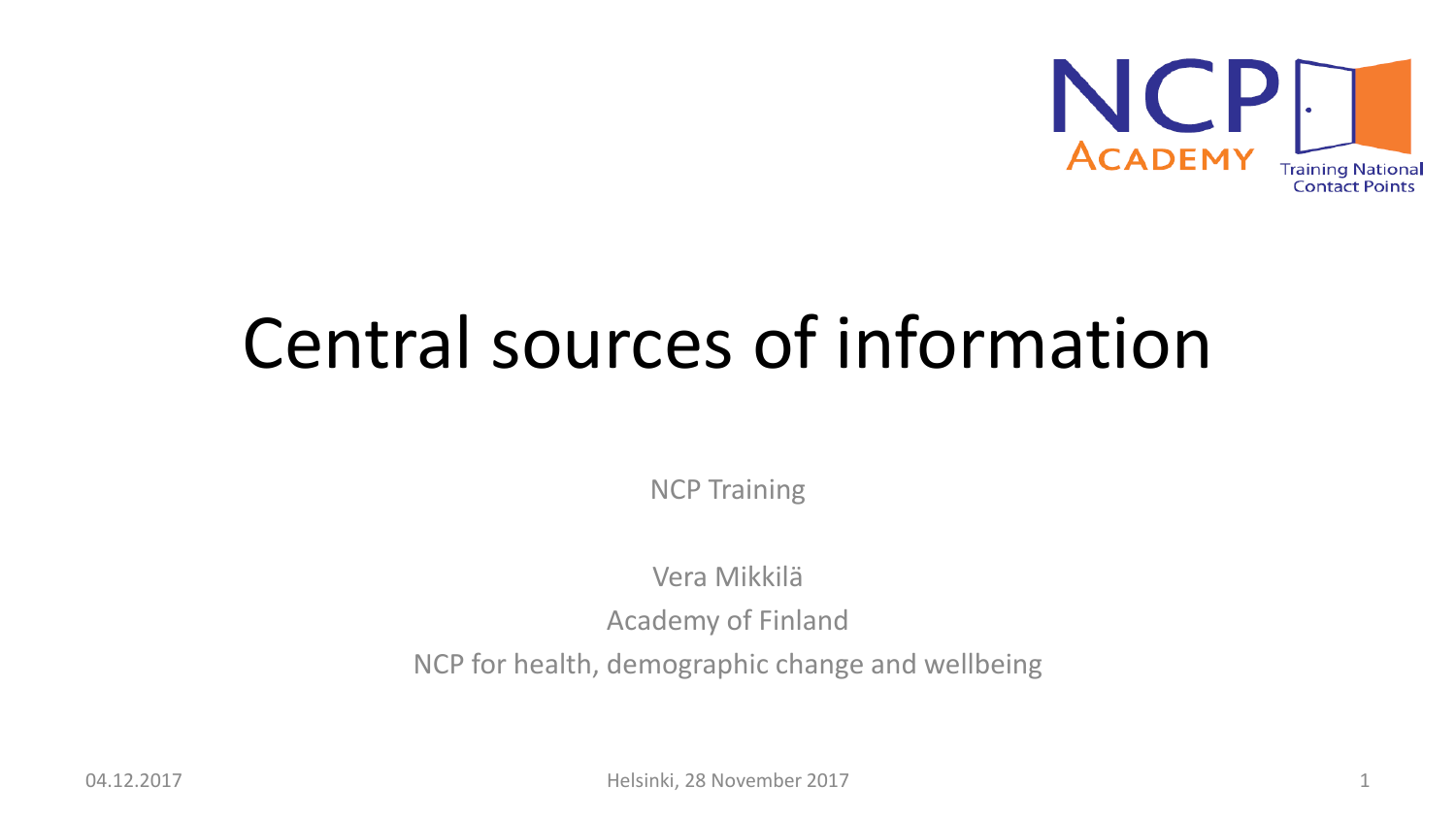### Where to find information when…





Groups of 5-6 NCPs Each have their own case 5 minutes discussion in groups Wrap up all together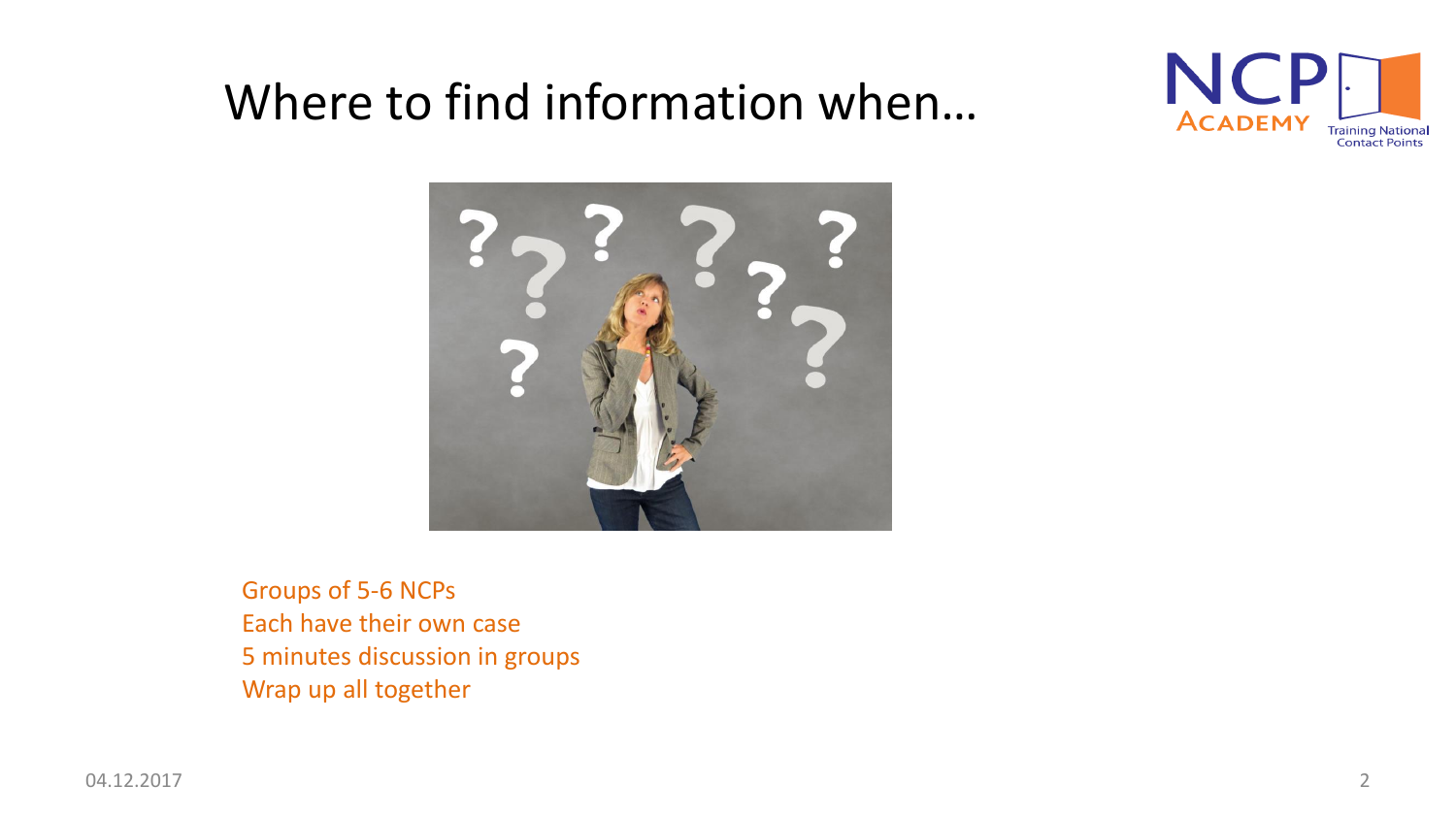

A grant coach from a local University research services office calls you and needs your help. She has been contacted by researchers who are confused by unclear wording in a topic call text. You read the text carefully but cannot tell either what it means precicely.

# What do you do?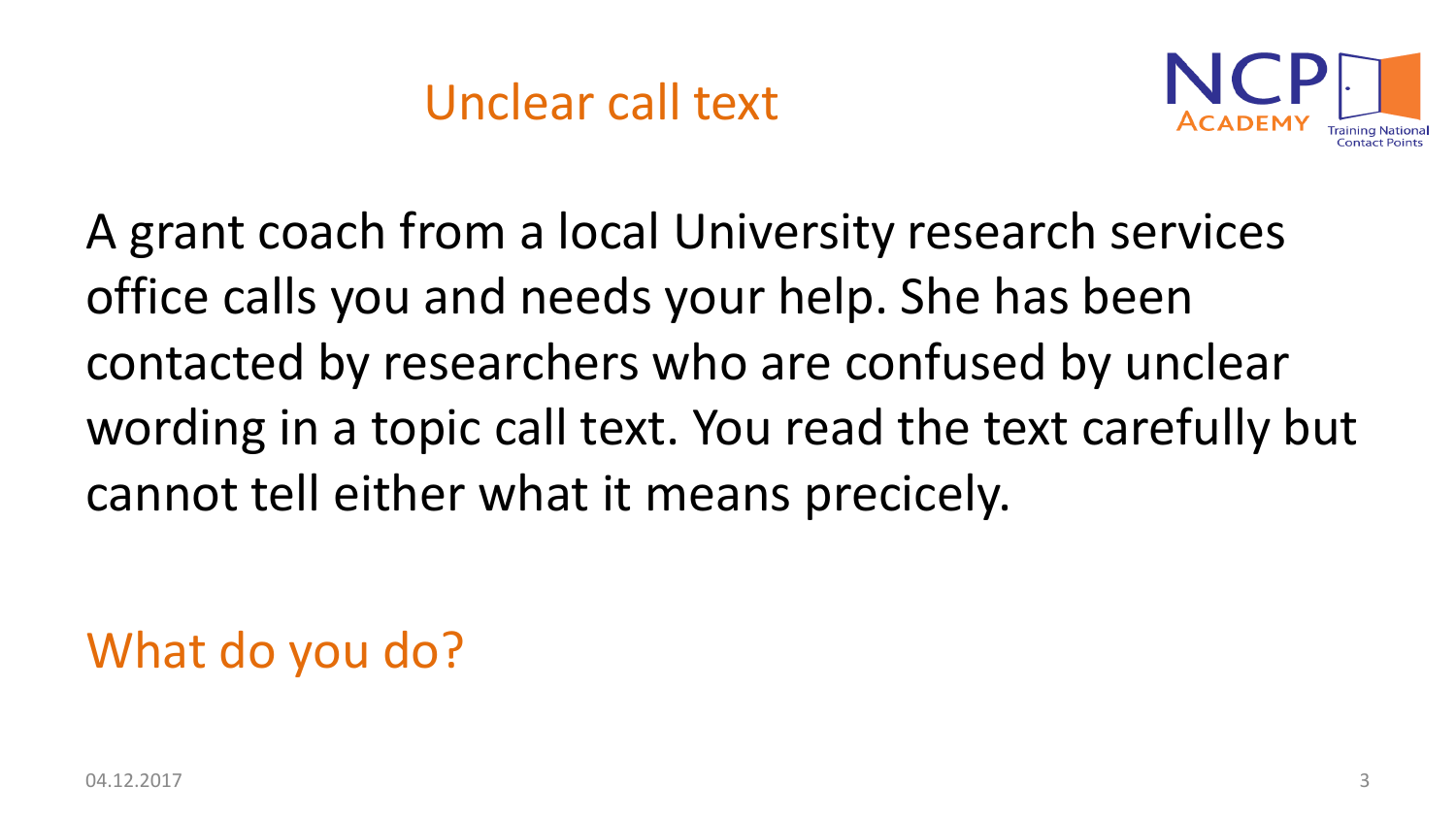

A high-level officer from the Ministry of Education/Science has just arrived from a meeting in Brussels where she has seen a diagram showing that your country is doing lousy in H2020. At least a lot worse that your neighbouring country. Is this really true?

Where do you find the right information for her?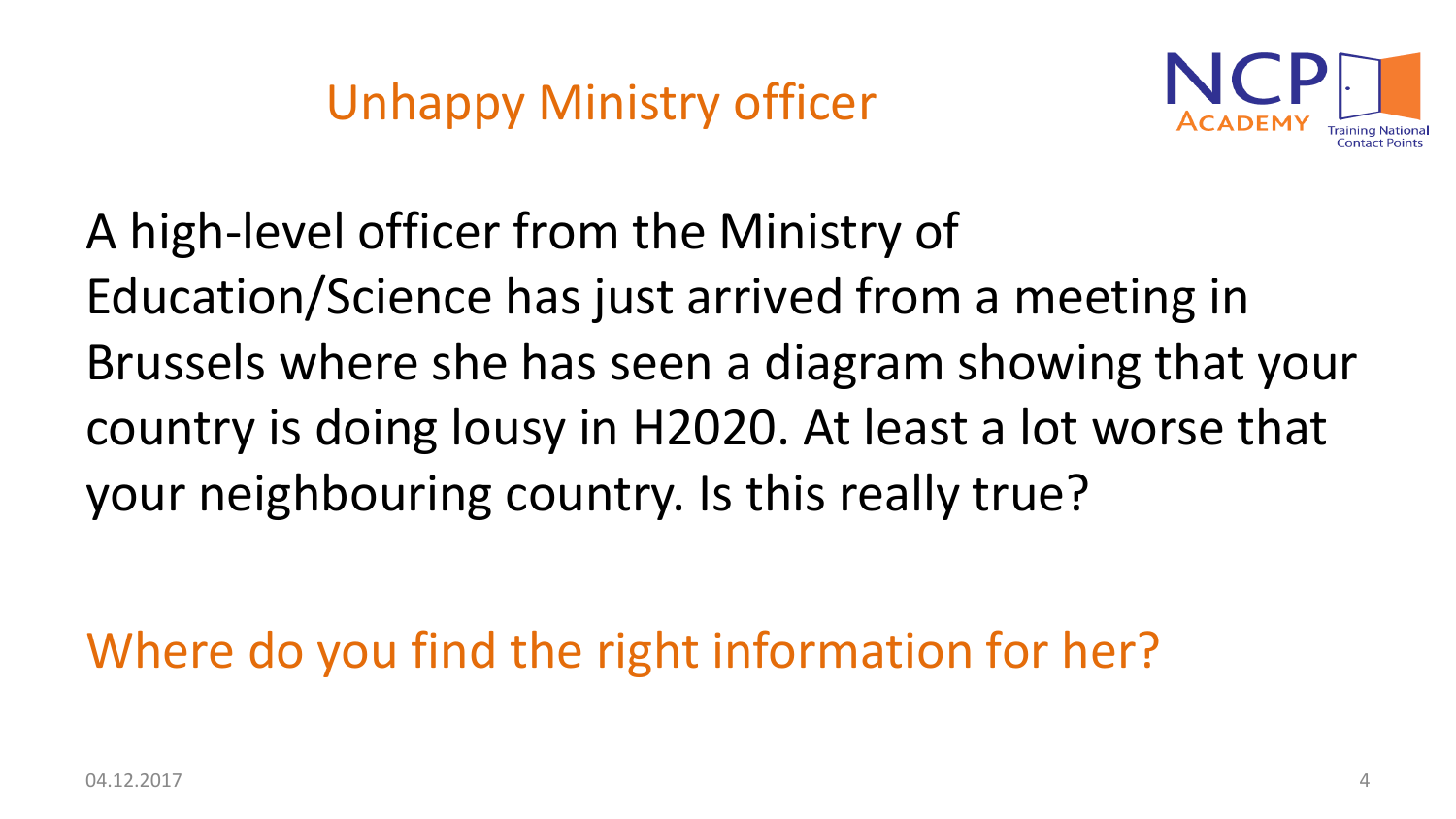# Info Day



You are organising an Info Day for potential applicants.

Where do you look for

general information on H2020?

future calls and topics?

call conditions and criteria?

other relevant information?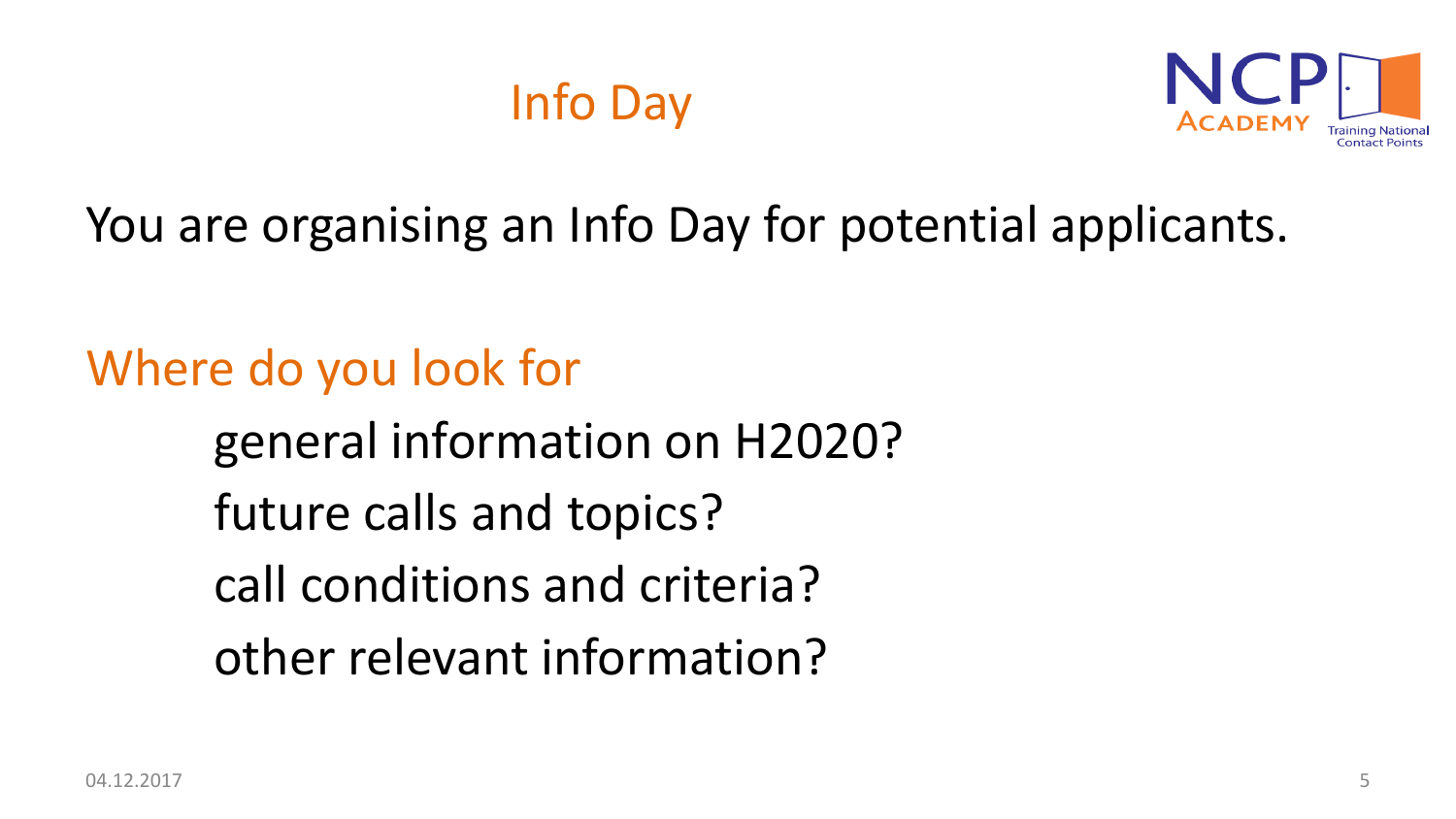

A new client from a local SME has a brilliant idea for a collaboration project but does not know how to find good partners. He calls you and asks for help.

What do you do?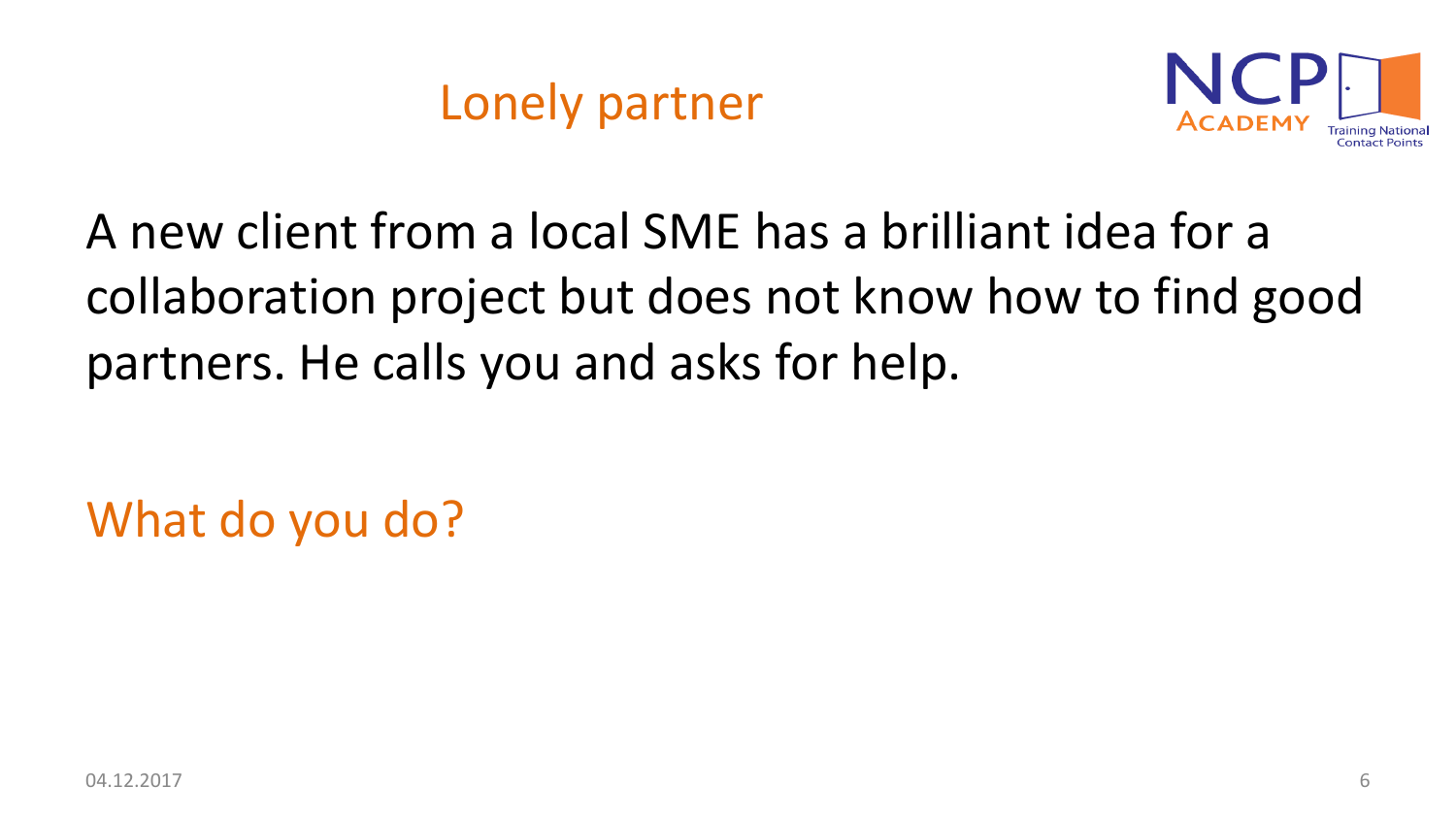# Hidden agendas



An experienced professor with several earlier EU grants is planning to apply again. She has already formed an excellent consortium and really knows what she is doing. But she now contacts you because she is convinced that there is a hidden agenda between the lines of the call text.

# What do you do?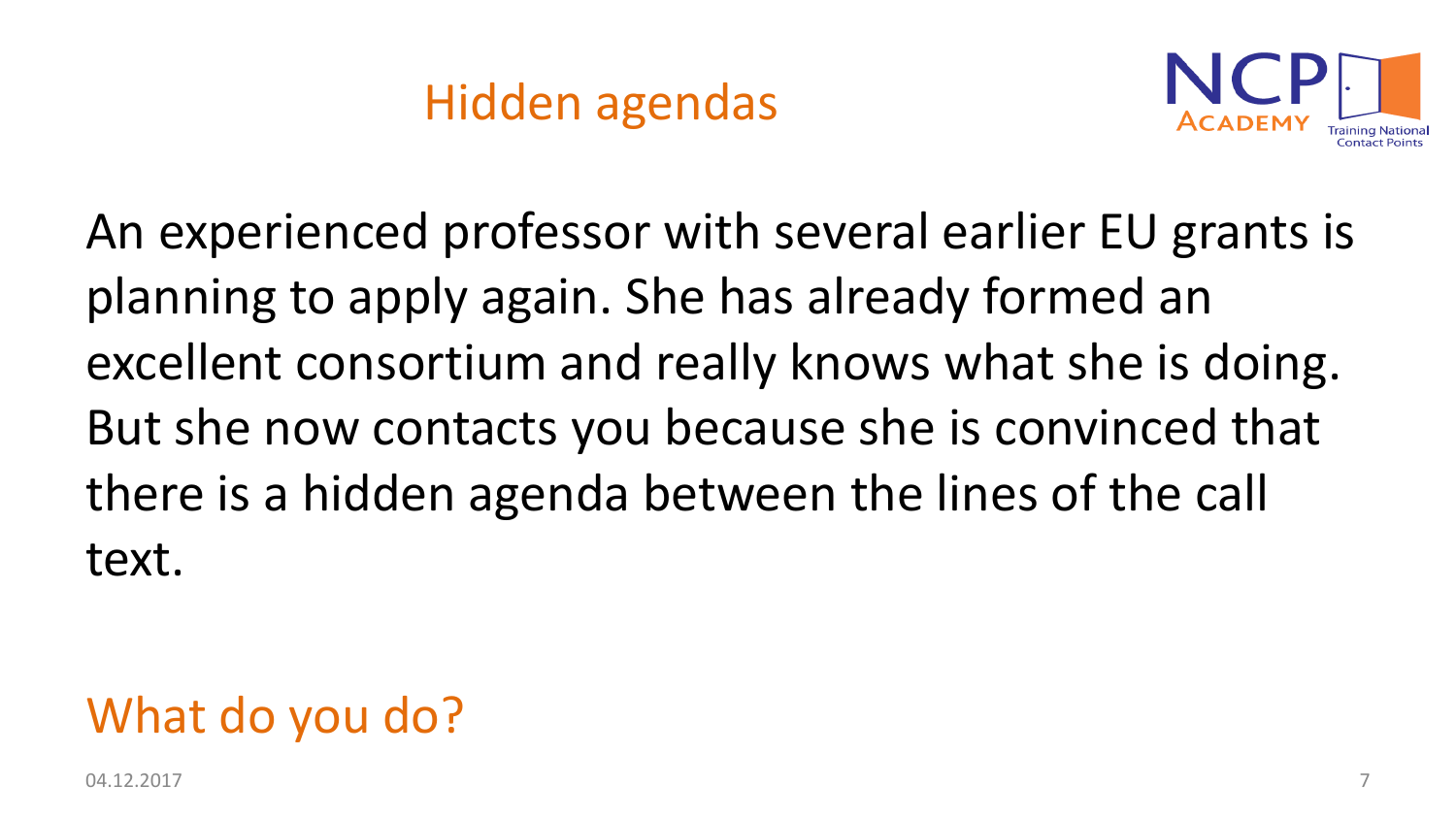### Beyond H2020



Your local research funding organisation is preparing its policies and actions for the future. They want to know about EU research policies, framework programs and future plans, to best align and complement research funding with national actions.

Where do you find the right information for them?